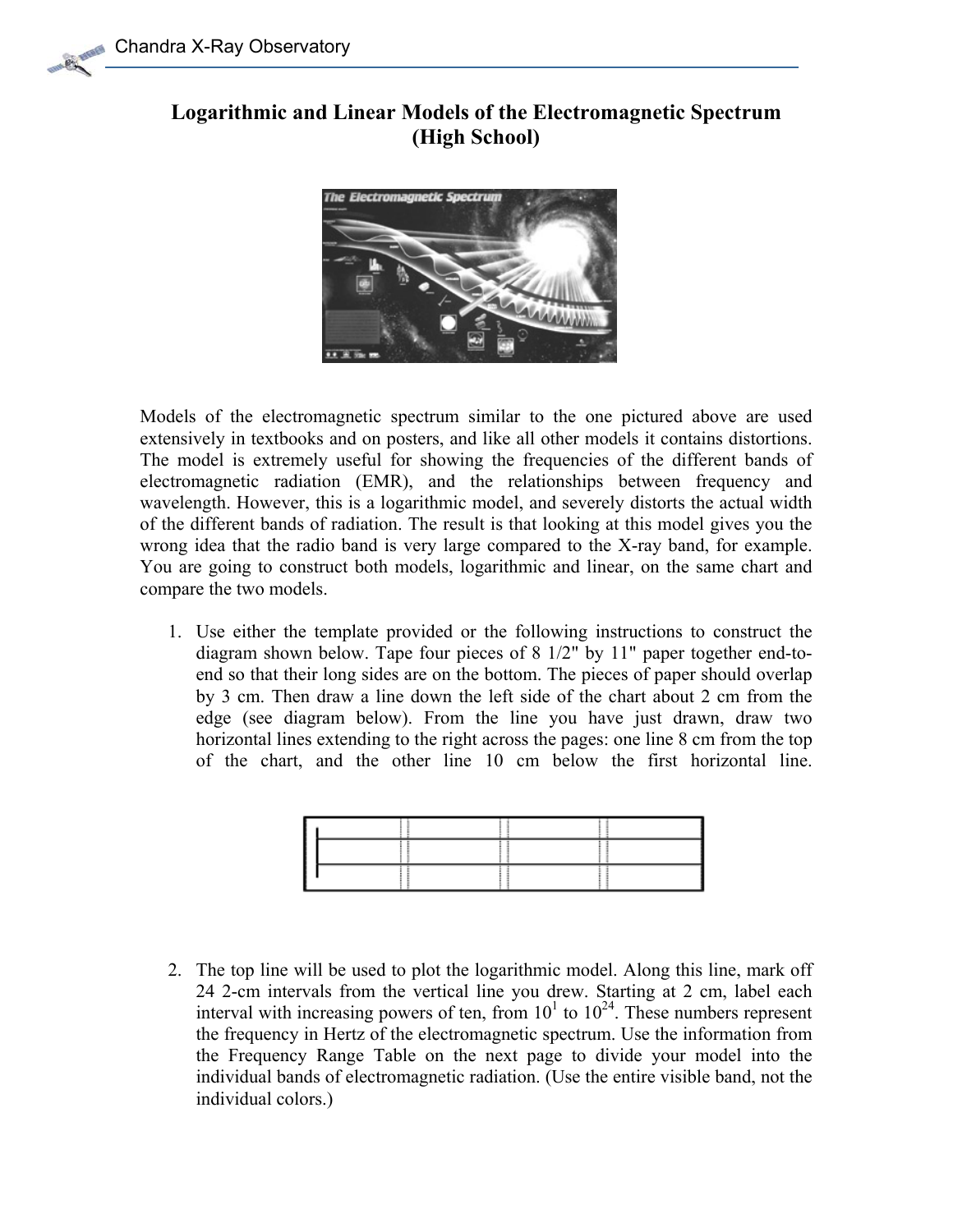| <b>EMR Bands</b>     | <b>Frequency Range</b><br>(Hertz)                |
|----------------------|--------------------------------------------------|
| Radio &<br>Microwave | Near 0 to 3.0 x $10^{12}$                        |
| Infrared             | $3.0 \times 10^{12}$ to 4.6 x $10^{14}$          |
| Visible              | 4.6 x $10^{14}$ to 7.5 x $10^{14}$               |
| Red                  | $4.6 \times 10^{14}$ to 5.1 x $10^{14}$          |
| Orange               | 5.1 x $10^{14}$ to 5.6 x $10^{14}$               |
| Yellow               | $5.6 \times 10^{14}$ to 6.1 x $10^{14}$          |
| Green                | 6.1 x $10^{14}$ to 6.5 x $10^{14}$               |
| Blue                 | $6.5 \times 10^{14}$ to $7.0 \times 10^{14}$     |
| Violet               | $7.0 \times 10^{14}$ to $7.5 \times 10^{14}$     |
| Ultraviolet          | 7.5 x $10^{14}$ to 6.0 x $10^{16}$               |
| $X$ -ray             | 6.0 x 10 <sup>16</sup> to 1.0 x 10 <sup>20</sup> |
| Gamma Ray            | $1.0 \times 10^{20}$ to                          |

## **Frequency Range Table**

3. Before you can construct the linear model, it is necessary to convert the frequencies that you used for the logarithmic model. Those numbers simply told you the range of frequencies, or amount of energy, that each of the bands of EMR covers within the spectrum. Now we want to compare the width of each of the individual bands of radiation relative to each other. We can do this by converting all of the bands of EMR to the same frequency range. We will arbitrarily select the frequency range of the visible band,  $10^{14}$ . Convert the frequency numbers for all bands (except visible) in the Frequency Range ConversionTable below to  $10^{14}$ and record them in the table. (There is a tutorial on converting exponents on the last page.)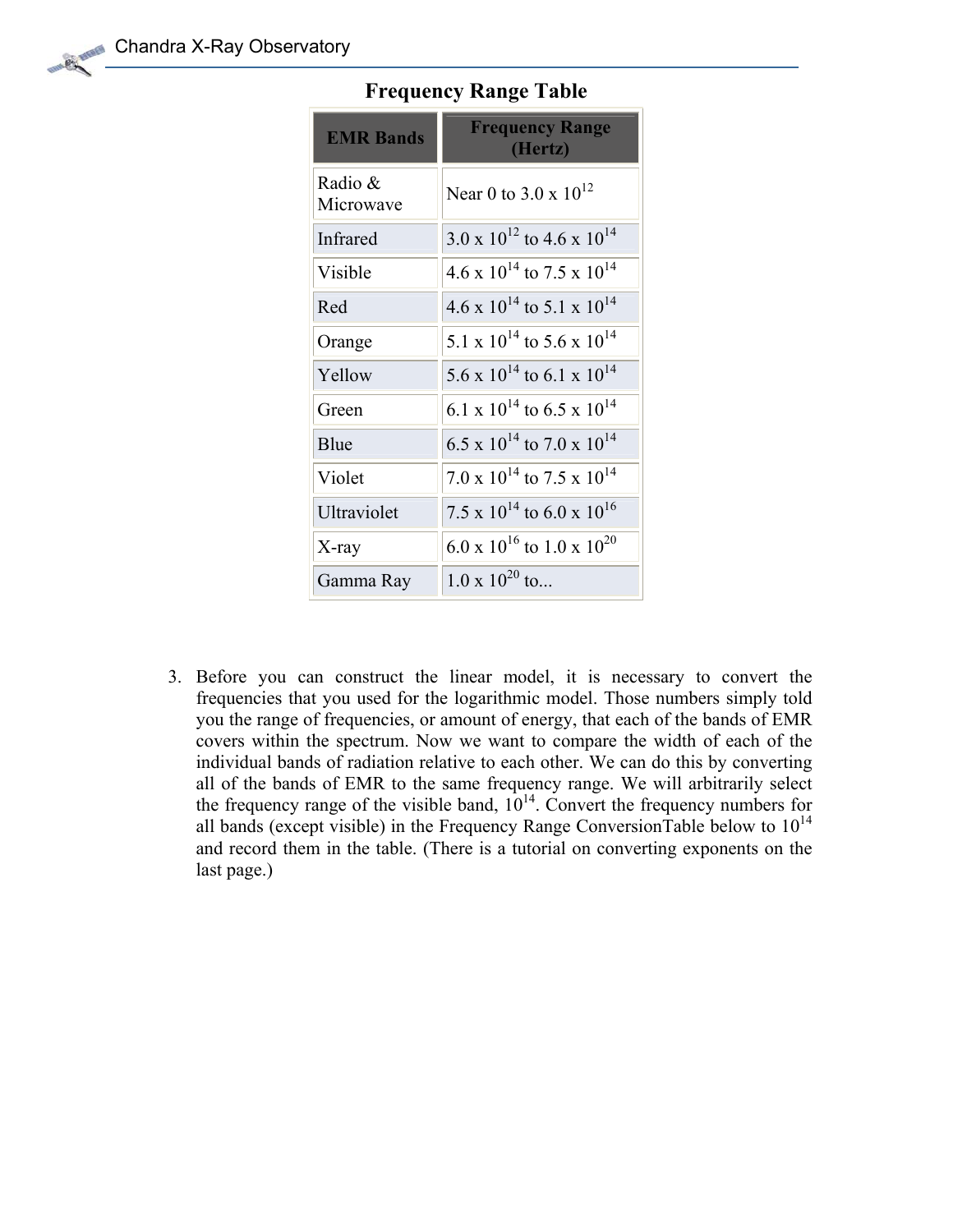| <b>EMR Bands</b>     | 10 <sup>14</sup> Conversions                 |
|----------------------|----------------------------------------------|
| Radio &<br>Microwave |                                              |
| Infrared             |                                              |
| Visible              | $4.6 \times 10^{14}$ to $7.5 \times 10^{14}$ |
| Red                  | $4.6 \times 10^{14}$ to 5.1 x $10^{14}$      |
| Orange               | $5.1 \times 10^{14}$ to $5.6 \times 10^{14}$ |
| Yellow               | $5.6 \times 10^{14}$ to 6.1 x $10^{14}$      |
| Green                | 6.1 x $10^{14}$ to 6.5 x $10^{14}$           |
| Blue                 | $6.5 \times 10^{14}$ to $7.0 \times 10^{14}$ |
| Violet               | $7.0 \times 10^{14}$ to $7.5 \times 10^{14}$ |
| Ultraviolet          |                                              |
| $X$ -ray             |                                              |
| Gamma Ray            |                                              |

## **Frequency Range Conversion Table**

- 4. Mark off 10 10-cm intervals from the vertical line. Starting at the first interval, label each mark as a whole number times  $10^{14}$ , from 1 x  $10^{14}$  to 10 x  $10^{14}$ . Label the bottom of your model "Frequency in Hertz." You can now plot some of the  $10^{14}$  frequencies you calculated on the bottom line of your constructed model. Plot the individual colors of the visible spectrum and color them. Compare the two models. Do the results surprise you?
- 5. How far does the ultraviolet band extend? Calculate the width of the ultraviolet band. What do you think you would need to measure the distance to the end of the UV part of the EMR?
- 6. X-rays are the next band of radiation. Calculate the distance from the end of the ultraviolet band to the end of the X-ray band. What do you think you would need to measure the distance to the end of the X-Ray band?
- 7. Based on your results for the width of the X-ray band, what would be your estimate for the width of the gamma ray band of radiation? What would you need to measure the distance?
- 8. Compare and contrast the distortions between the two models. What is the advantage in using the logarithmic model? What is the advantage in using the linear model? Can you think of any other ways to model the electromagnetic spectrum?